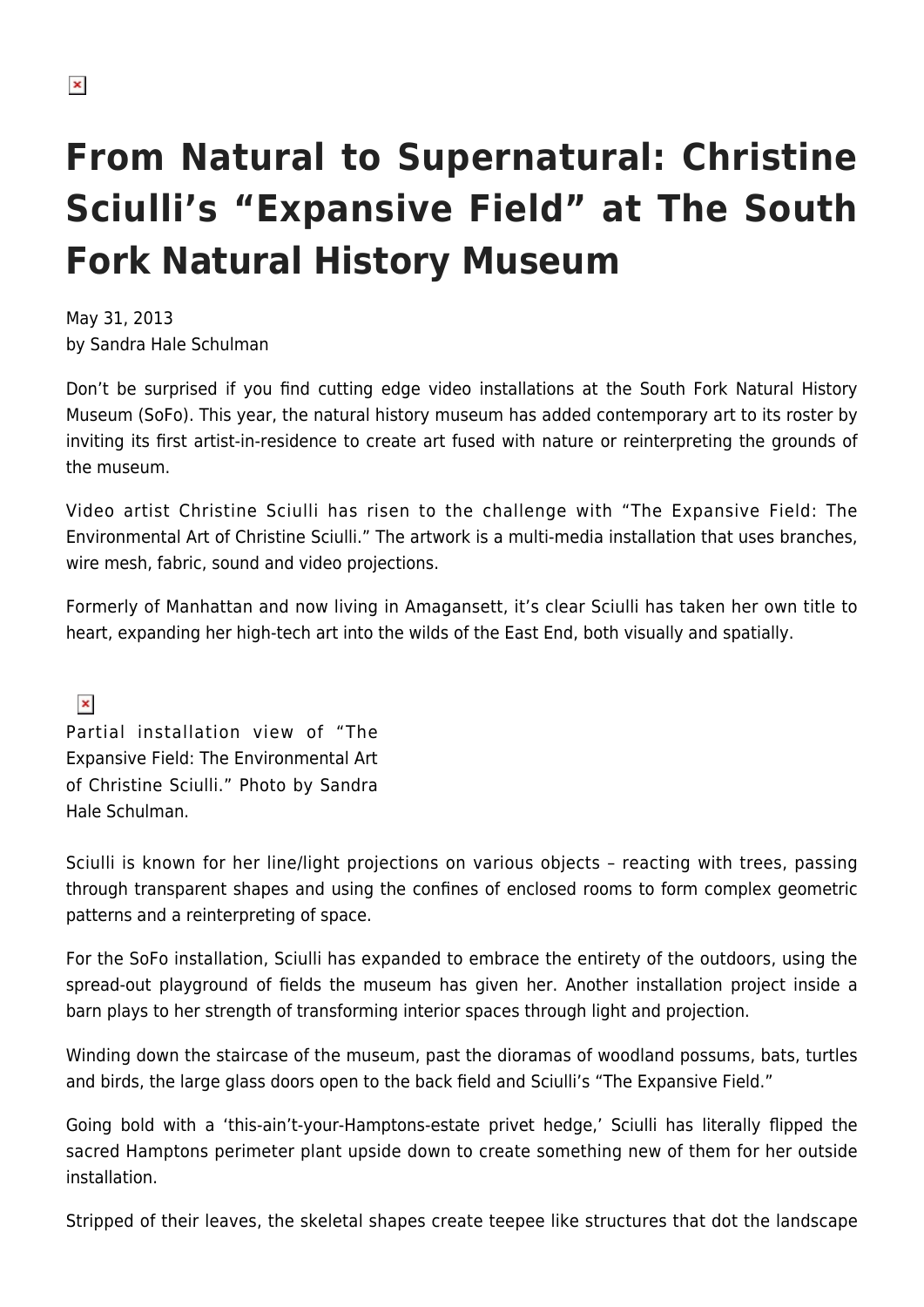around the pond. The installation conjures an eerie Plains Indian village, devoid of inhabitants and protective animal hide covering, where nature has taken over and turned the settlements into bones.

Last Saturday, a special sound performance directed visitors past the outdoor installation and into a barn whose doorway was draped with a heavy black curtain.

After entering, it took me a moment to gain my bearings. Pitch blackness enveloped me and wild, weird noise of clanging, howls, sonic chords and chanting echoed everywhere. After some fumbling in the darkness, a couch was located to sit and watch the show.

Looking up, the rafters were latticed with branches that ran the entire length of the barn and were pierced with sweeping laser light. The straight line of light splintered and danced through and over the snaky fingers of twigs. Twinkling and luminous, the interplay of light on the twigs appeared alternatively as the cosmos and the electro-neuro-pathways of the brain. It felt like tripping or glimpsing what lurks behind your eyelids when you close your eyes.

 $\pmb{\times}$ 

Artist Christine Sciulli besides a part of her "Expansive Field" installation project at the South Fork Natural History Museum. Photo by Sunny Khalsa.

Back down here on Earth, Sciulli placed amorphous wire mesh figures on half of the barn floor. More light swept through them as she layered and rearranged fabric and mesh over them. They changed like a shape shifter: undulating creatures unearthed and reburied.

Sciulli collaborated with musician David Rothenberg to create interactive waves of sound that startled and oscillated for the barn installation. Artist Jaanika Peerna deepened the experience furthered by encouraging drawing physically through movement. For the special performance, children and adults were handed glow sticks and wands to wave in and out of the light, making their own patterns and sounds.

The sounds changed when interrupted by human or plastic content, becoming more jarring or abrupt. There were multiple interactions going on at the same time, making it indistinguishable to figure out how the different intrusions changed the kaleidoscope of sound and light patterns. This random static was the point—there is an action and a reaction for everything.

Following is a video filmed at the opening of Sciulli's "The Expansive Field." The footage captured Sciulli and Cecilie Hafstad-Richards's voco-visual collaboration at the South Fork Natural History Museum in April 2013. The vocalist and composer is Cecilie Hafstad-Richards. The sound-reactive video installation is by Christine Sciulli.

.

**.**